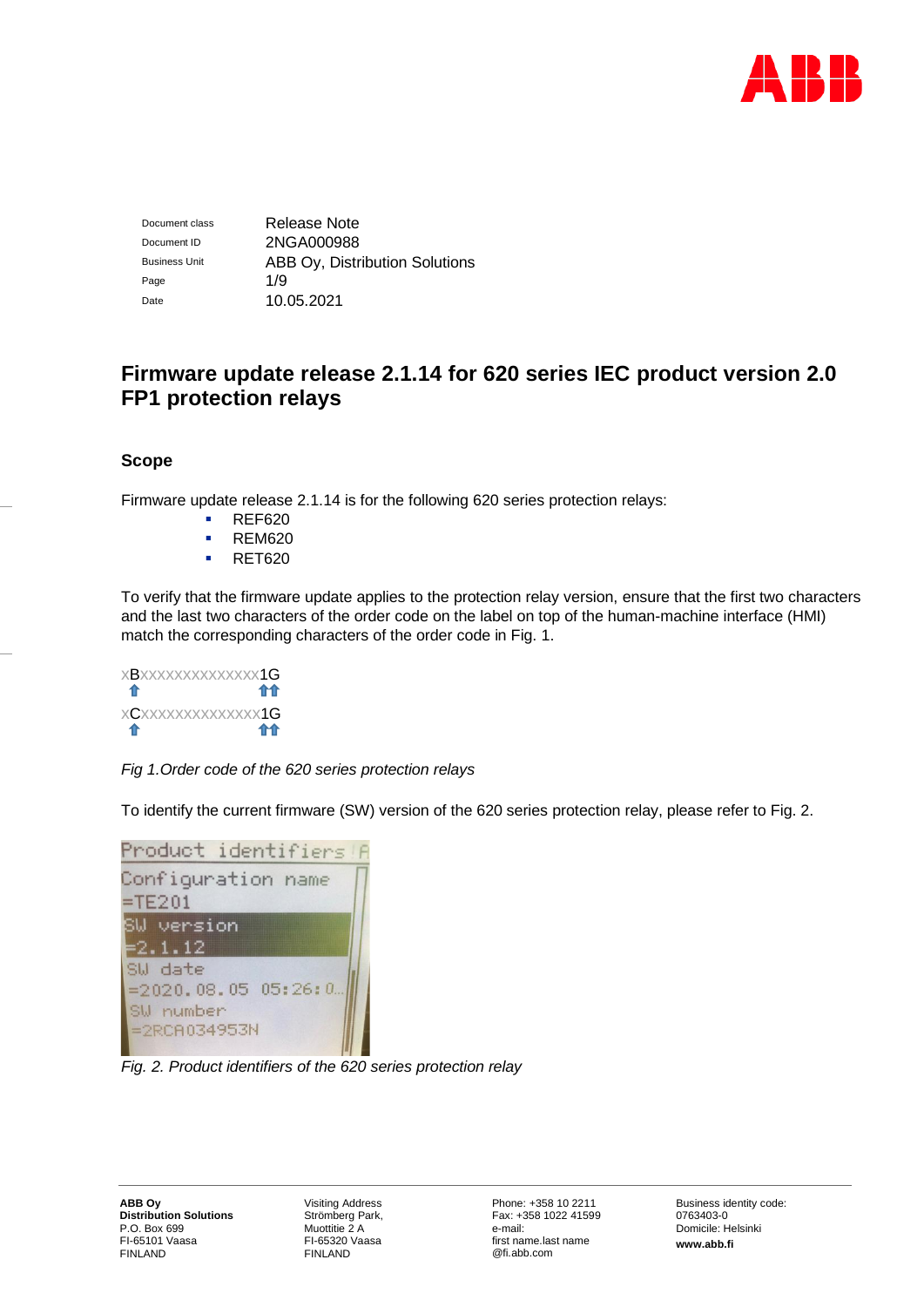

Page 2/9

Date 10.05.2021 Subject **Firmware update release** 

# **Implemented usability improvements**

The firmware update release includes usability and operational improvements. The following improvements have been implemented:<sup>1</sup>

#### **Firmware update release 2.1.14:**

#### **HMI**

**·** Improvements to LHMI firmware updating to prevent unwanted downgrade. Earlier it was possible that LHMI firmware updated in SW patch by FUT got downgraded when factory restore was done.

# **Firmware update release 2.1.13:**

#### **Cyber Security**

- Cyber Security improvements to the "Ripple20" vulnerability in TCP/IP communication stack for normal product usage conditions. Following vulnerabilities has been identified in the product and fixed by the update:
	- CVE-2020-11907
	- CVE-2020-11909
	- CVE-2020-11910
	- CVE-2020-11911
	- CVE-2020-11912

*Note! Some of the security scanners might still report existence of Ripple20 vulnerability after the update. This is a false positive, since the scanners indicate the presence of the IP stack, without being able to check the vulnerability and its fixes.*

#### **Supervision**

Improving Time counter rollover in relay's communication module that may have caused internal relay fault with error code *IRF116 COM card error* and relay to self-reboot after time interval(s) which is divisible by ~50 days from previous restart.

<sup>&</sup>lt;sup>1</sup> The relay firmware update may also include some minor usability improvements not listed in this note.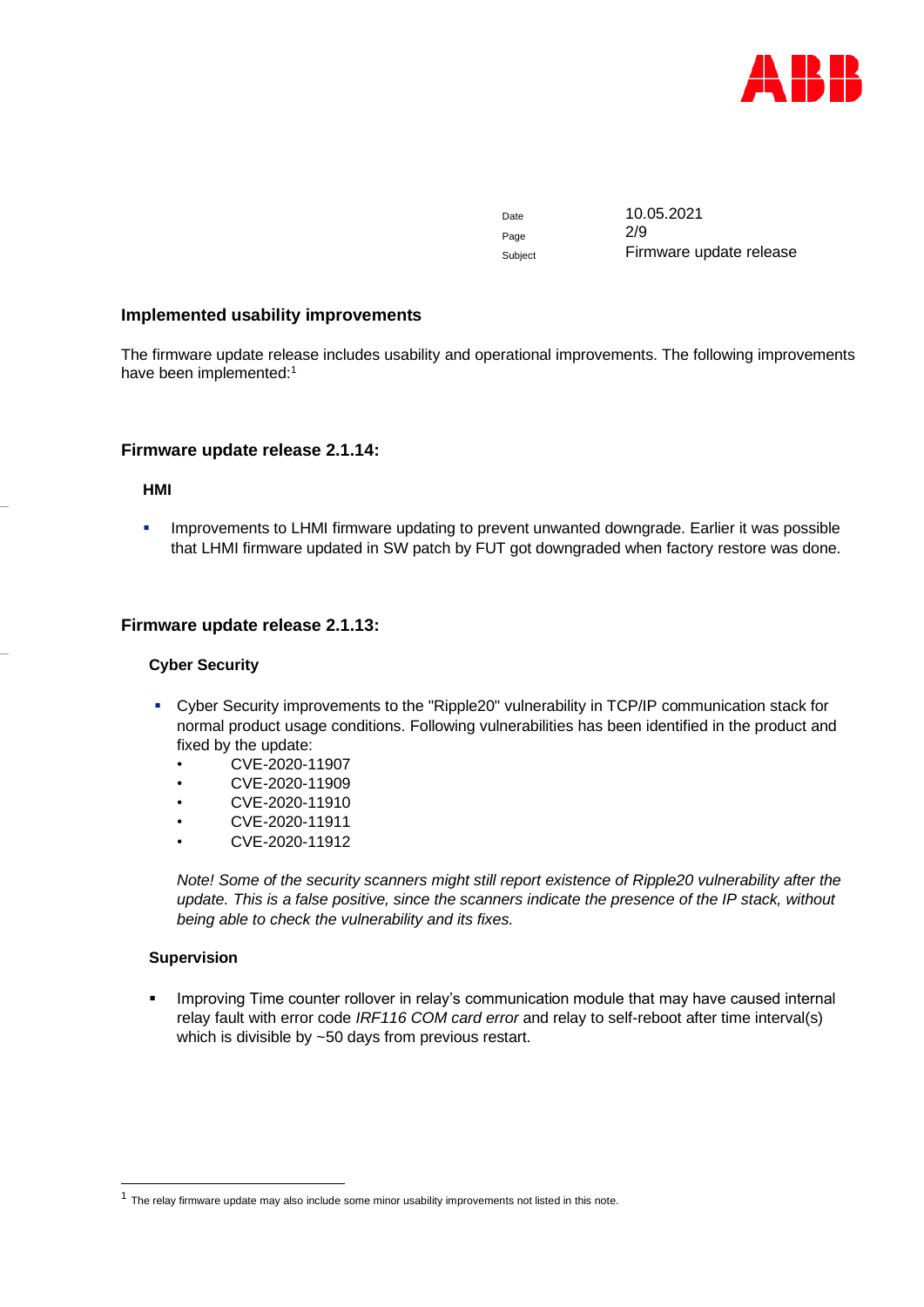

Date 10.05.2021 Page 3/9 Subject **Firmware update release** 

#### **Communication**

- Improvement on GOOSE receiving. In a system where one relay is receiving GOOSE communication from multiple senders, it is possible that a communication break in one sender might impact handling of received values from other senders.
- Improving IEEE 1588 (PTPv2) Time synchronization when using non-zero (ID>0) PTP Domain ID. Enhancement at transparent clock peer-to-peer measurement and improving Path delay compensation. (Compensating delay for long communication cables).

# **Firmware update release 2.1.12:**

#### **Supervision**

▪ Improvement to relay CPU FPGA (IRF 83) internal fault supervision – the supervision interval speed is fastened to reach faster issue detection.

# **Firmware update release 2.1.11:**

# **Protection**

**EXECT** Improvement to relay multifrequency admittance-based EF protection function – operate output activation now requires one more peak detection after operation timer elapsed for operate output activation.

#### **Measurement**

**E** Improvement to relay frequency measurement function – frequency measurement quality isn't any more affected by internal vector shift detection.

# **Communication**

- **·** Improvement to SNTP time synchronization in HSR loops and with 9-2LE improved handling of duplicated frames.
- **.** Improvement to relay time accuracy after relay restart in SNTP time synchronization system with drifting synchronization masters.
- Improvement to time synchronization in IEEE1588 PTP systems improved handling of PTP configuration parameters.

# **Supervision**

- **·** Improvement to COM FPGA (IRF 116) internal fault supervision minor extension to diagnostics information in relay fault logs.
- Improvement to relay IRF handling improved IRF counter clearing for IRF 83 and IRF 116 to enable faster temporary fault clearing and fault recovery.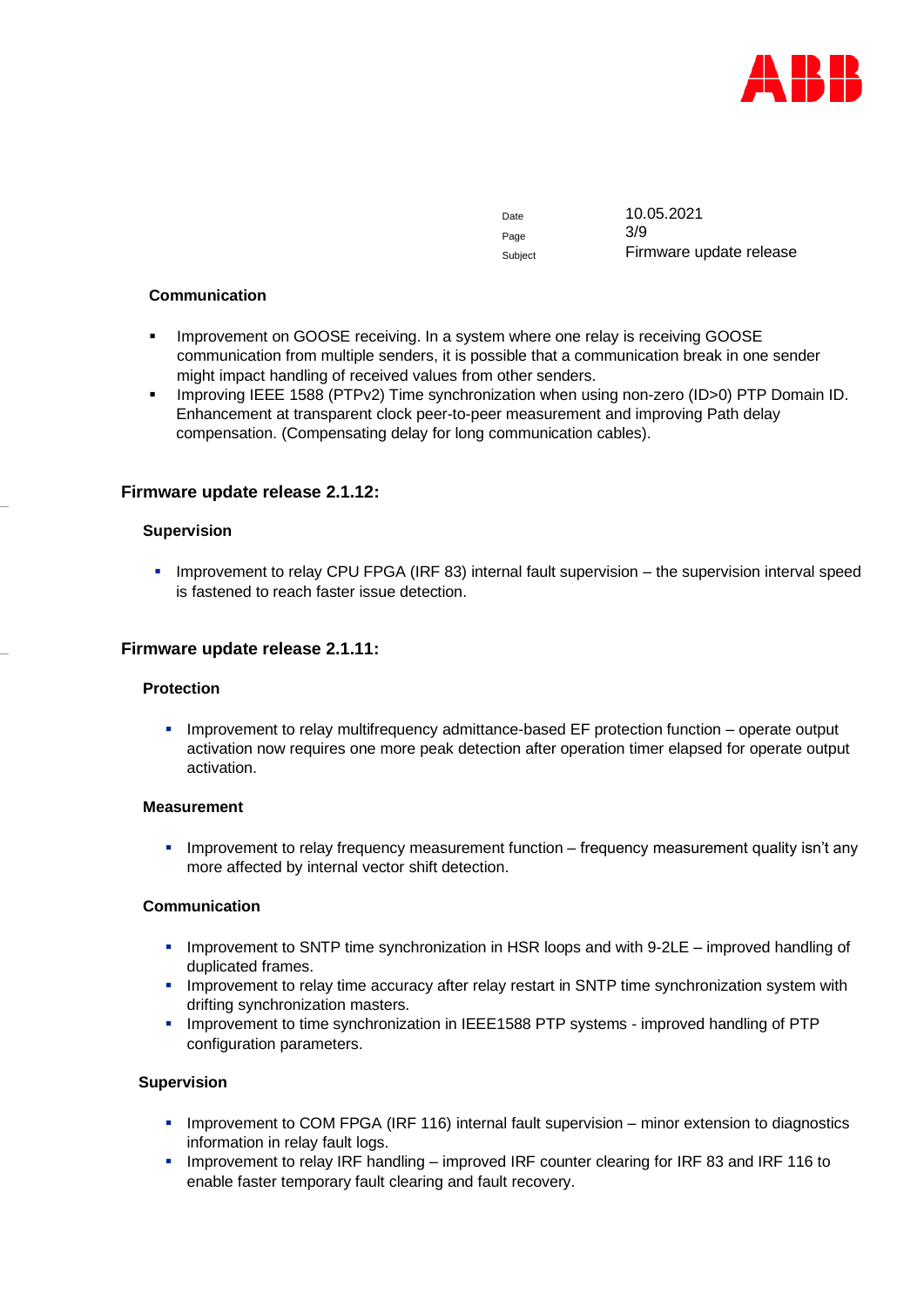

Page 4/9

Date 10.05.2021 Subject **Firmware update release** 

# **Firmware update release 2.1.10:**

#### **Protection**

**·** Improvement to capacitor current unbalance protection function CUBPTOC unbalance value reporting to MMS – possibility to engineer unbalance value to cyclic dataset reporting.

#### **Measurement**

▪ Improvement to power and energy measurement function PEMMXU integral deadband supervision reporting.

# **Other**

▪ Improvement to logic function AND20 and OR20 function block input tooltips in PCM600 Application Configuration Tool.

# **Firmware update release 2.1.9:**

# **Protection**

- The improvement for the Wattmetric-based earth-fault protection WPWDE increases the function sensitivity in intermittent earth-faults when the fault has fault resistance > 100 Ohm.
- Relay setting group change via SPCGGIO outputs control improved.

#### **Measurement**

**EXECT** Improvement to load profile storing in short AC aux voltage interruption.

#### **Communication**

- **EXECT** Limitation to the maximum number of files that can be opened by the MMS client. This improves the situation with certain types of MMS clients stressing the relay's filesystem and then causing the Internal Fault "File system error" (Fault code 7).
- Modbus communication bit SSR3 Bit 6 indicating device startup behavior improved.
- Correction to the Modbus protocol initialization in cases where the Modbus is used together with the Profibus/SPA-ZC302. Correction prevents unexpected self-restarting of the relay in the situations where the Modbus is not first manually initialized by restarting the relay after Modbus is enabled.
- Improvement to the 1588 PTP time synchronization master switch-over situation.
- **•** Time synchronization performance improvement for less accurate SNTP time master setups causing unwanted Synch status up/down events.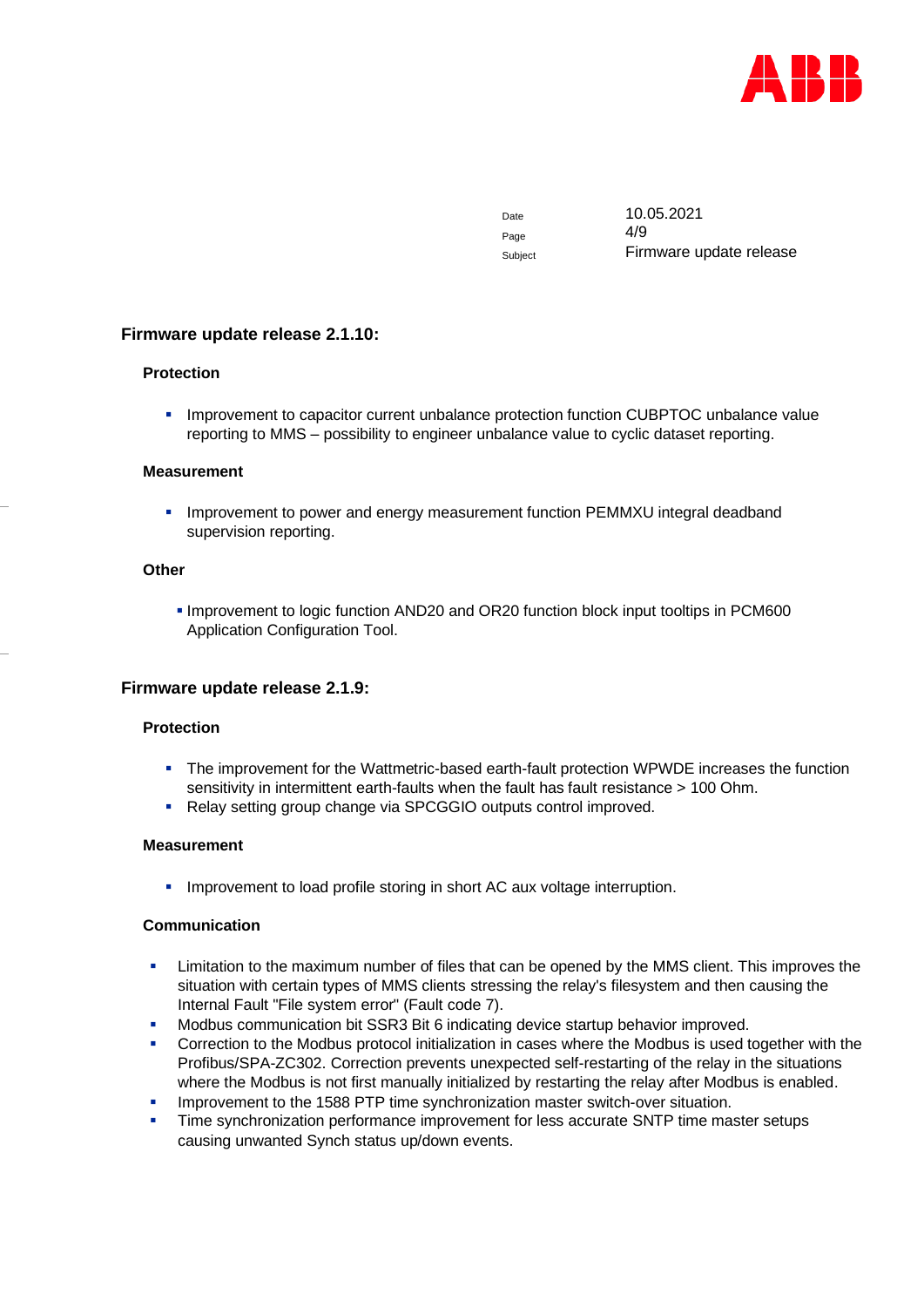

Page 5/9

Date 10.05.2021 Subject **Firmware update release** 

# **Supervision**

- Self-supervision recovery handling improved in case of IRF Code 79.
- **·** Internal diagnostic improvement for the self-supervision.

# **Other**

- **■** Improvement to functions SPCGAPC and OLATCC loading in their initialisation phase.
- **·** Improved relay virtual file handling.

# **Firmware update release 2.1.8:**

# **Protection**

■ Multi-frequency admittance based EF protection (MFADPSDE) internal blocking improved.

#### **Measurement**

▪ Current total demand distortion monitoring CMHAI internal TDD calculation fixed.

# **Communication**

- **·** Transformer tap changer control (OLATCC) IEC 61850 quality tag improved.
- **Relay moving from Application mode to Bootloader mode improved for Ethernet communication.**

# **Firmware update release 2.1.7:**

# **Communication**

**.** Improved SNTP time synchronization tolerance for inaccurate time sync masters.

# **Supervision**

■ Self-supervision recovery time improved in case of IRF code 83 and 116.

# **Engineering**

**.** Improved currents and voltages IEC 61850 data objects mapping to different data object levels.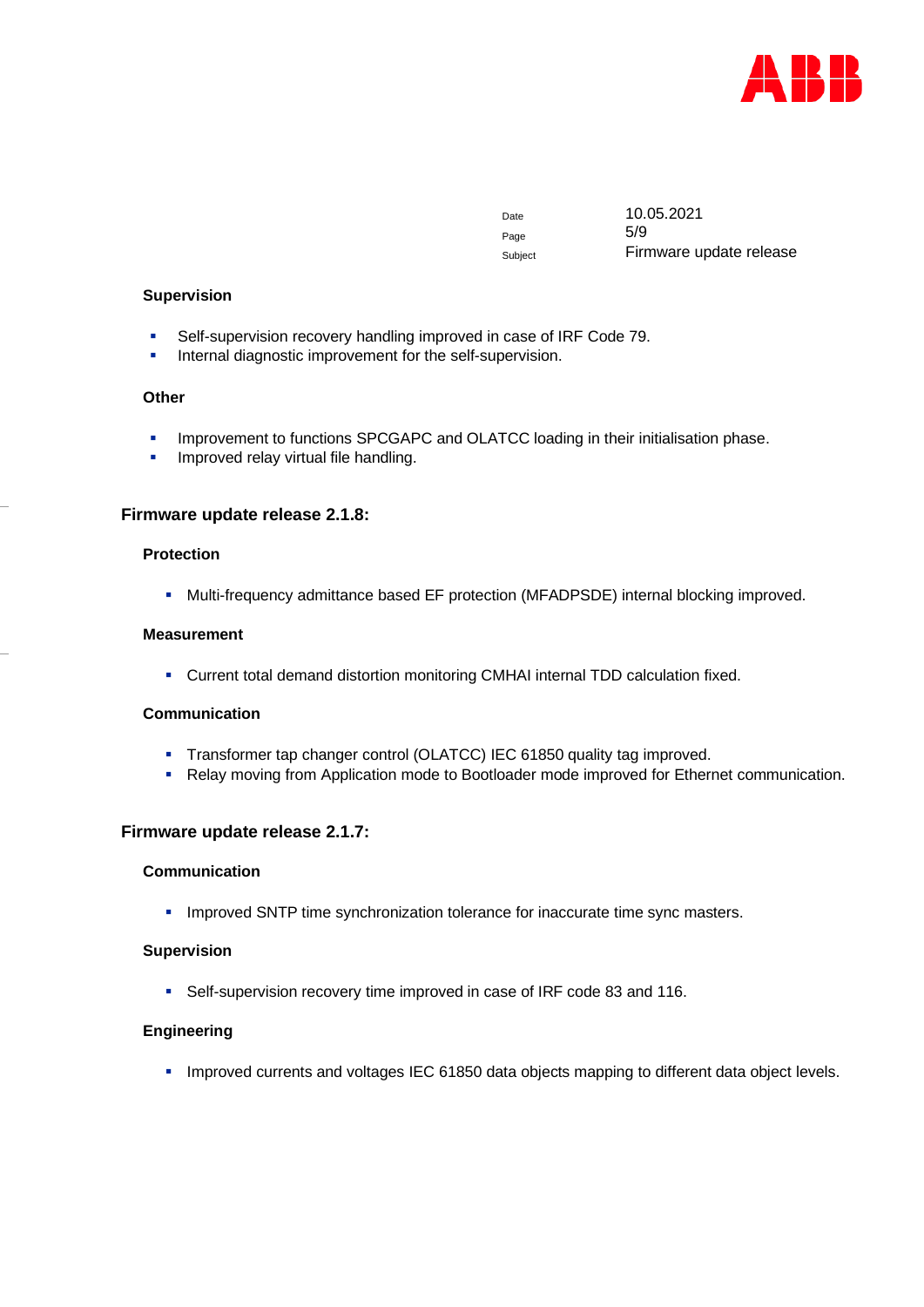

Page 6/9

Date 10.05.2021 Subject **Firmware update release** 

# **Firmware update release 2.1.6:**

#### **Measurement**

- **.** Improved voltages total harmonics distortion and current total demand distortion ALARM output activation is short disturbances.
- **·** Improvement to load profile storing in short AC aux voltage interruptions.

# **Control**

**•** Improvement to the synchrocheck (25) function for preventing unexpected short-period reset of SYNC\_OK output. The reset could have been seen in some start-up situations with high load currents even when the synchronism conditions were fulfilled and voltages were aligned on both sides of the breaker.

# **Communication**

- Improvement to PRP where messages egressing LAN A and LAN B ports, PRP sequence is kept incremental without any sequence hops.
- **EXECT** Improved power and energy measurement (PEMMXU) function accumulated energy values reading for RTUs and systems only supporting IEC 61850 Edition 1 data types.
- **.** Improvement to event reporting to include events when functions are put on or off.
- **Improved relay 1588 transparent clock message TC path information in Switch and HSR modes.**

# **Supervision**

- **.** Improvement to relay internal fault logs content for signal output coil supervision information
- Important correction of fuse failure supervision (SEQSPVC) function solving an issue in 620 series firmware revision 2.1.5.

The fuse failure supervision function is typically used to block an activation of under voltage and/or voltage based unbalance protection if there is a failure in the external voltage measurement circuit (e.g. blown fuse or broken wire), resulting in a too low or completely lacking voltage measured by the protection relay. The fuse failure supervision function in 2.1.5 does not measure properly the supervised voltages. If the fuse failure supervision function is taken into use in the protection relay, it can lead to a situation of a voltage based protection operation at faults occurring in the external voltage measurement chain. This means that the protection relay will work in the same way as if there would not be a fuse failure supervision function in use.

Please note that this issue solved in 2.1.6 is only in firmware revision 2.1.5 and not in older revisions. If you have this supervision function in use with 2.1.5, we recommend to make an update with latest firmware version at your earliest convenient time.

The software revision 2.1.5 is in relays delivered from factory during the time period of June - December 2017.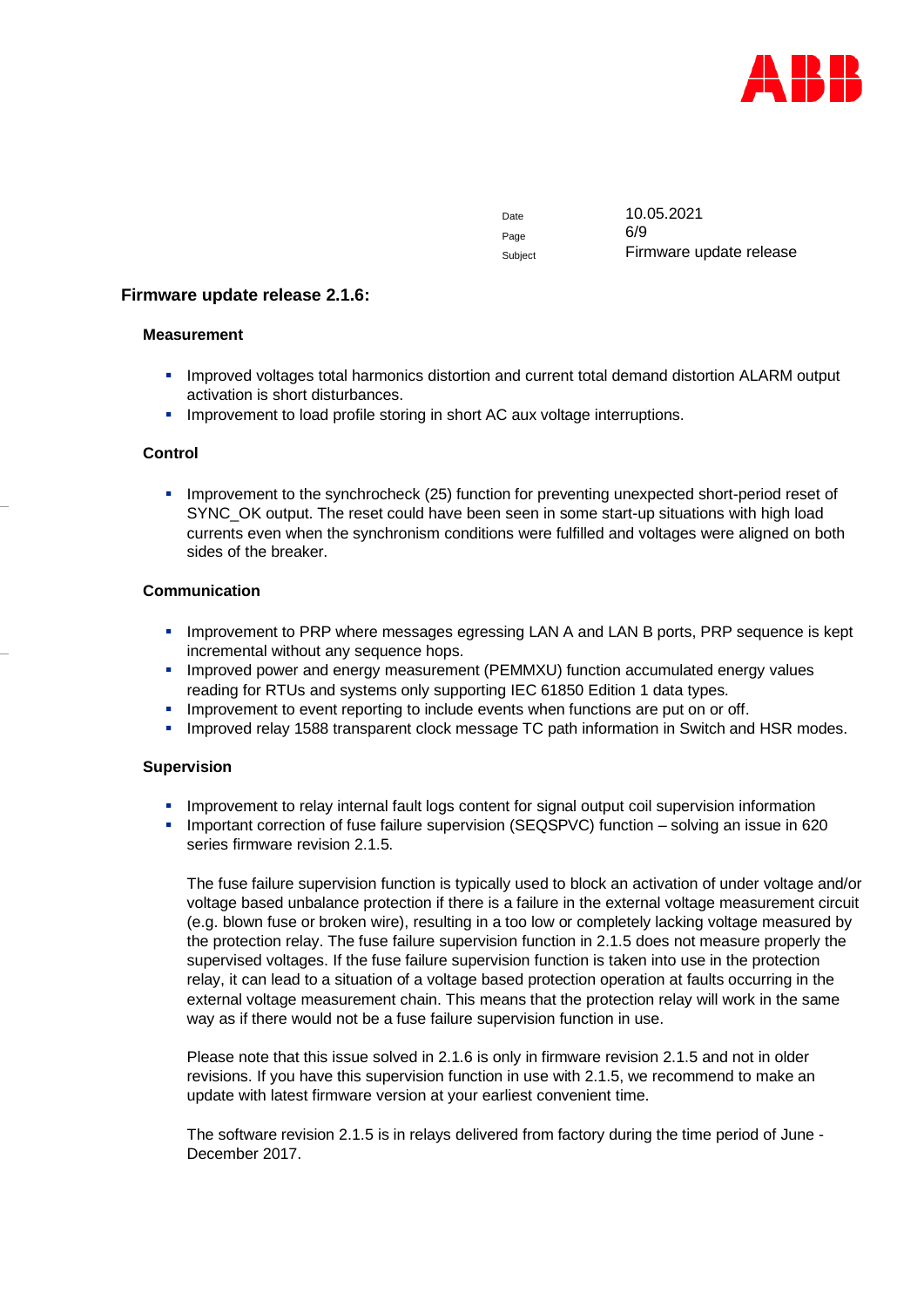

Page 7/9

Date 10.05.2021 Subject **Firmware update release** 

#### **HMI**

- **.** Improved LHMI firmware to avoid some rare HMI freezing in very short and repetitive auxiliary power interruptions.
- **.** Improvement to WebHMI information for relay hardware composition change counter before a hardware change is acknowledged – information harmonized with local HMI counter information.

#### **Engineering**

■ Improved PCM600 Parameter Setting Tool for changing relay Ethernet IP address settings – enabling to change IP addresses for relay front port or other IP related communication parameters like subnet masks.

#### **Firmware update release 2.1.5:**

#### **Control**

**·** Improvement to autorecloser (DARREC) function operation with second autoreclosing sequence.

#### **Supervision**

**·** Improvement to fuse failure supervision (SEQSPVC) function operation minimum current blocking when voltages and currents applied to function.

# **Firmware update release 2.1.4:**

#### **Communication**

▪ Improvement to current and voltage harmonics demand value reporting for IEC 61850 communication.

#### **Firmware update release 2.1.3:**

# **Control**

■ Improvement to the synchrocheck function for preventing unexpected short-period reset of SYNC\_OK output. The reset could have be seen in very rare situations earlier even when the synchronism conditions were fulfilled and voltages were aligned on both sides of the breaker.

#### **Communication**

**.** Improvement to relay communication stack software to handle certain type of the GOOSE frames.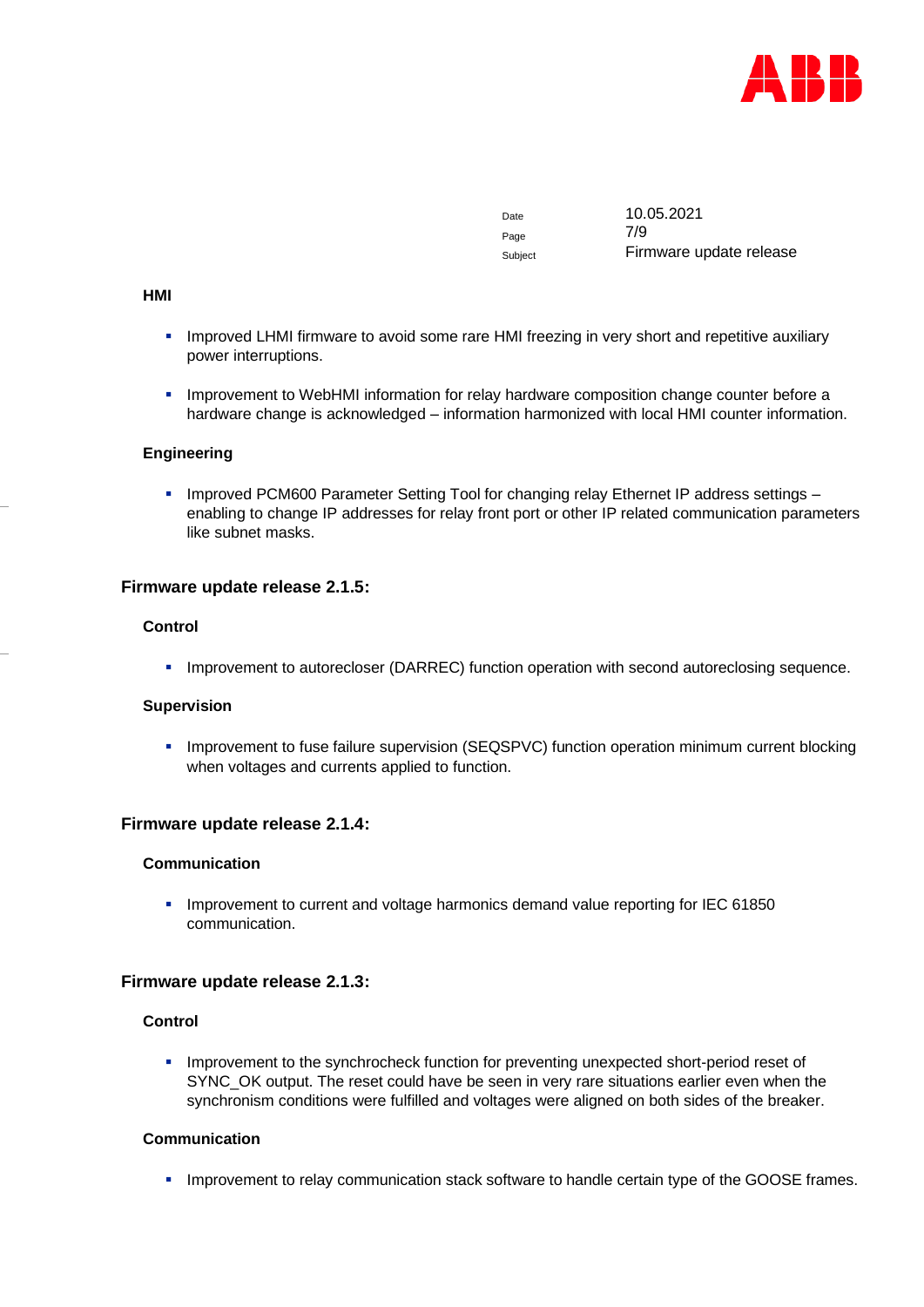

Page 8/9

Date 10.05.2021 Subject **Firmware update release** 

# **Firmware update release 2.1.2:**

#### **Protection**

- **·** Improvement to intermittent earth-fault protection operation in "intermittent\_EF"-mode with a very small earth-fault current Io and a very high earth-fault voltage Uo.
- **Extended three-phase non-directional instantaneous overcurrent protection start value setting** minimum range from 1.00 to 0.20 in local HMI.
- Improved multifrequency admittance-based earth-fault protection and intermittent earth-fault protection presentation for Uo value in measured Uo and calculated Uo modes.

#### **Control**

▪ Improvement to syncrocheck function monitored value "Energy state" information with different VT voltage group connection selections.

#### **Communication**

- Improved relay interpretation of different syntax for Open/Close commands coming from different substation automation systems.
- **Improvement to power measurement accumulated power value reporting to communication.**

#### **HMI**

- **.** Improved WebHMI behavior when relay disturbance recordings are triggered continuously in "overwrite" mode.
- **.** Improvement to relay application image storing and handling in relay flash memory to avoid rare and temporary local HMI to relay communication disconnection.

# **Engineering**

**Extended the maximum amount of logics points allowed in relay application configurations.**